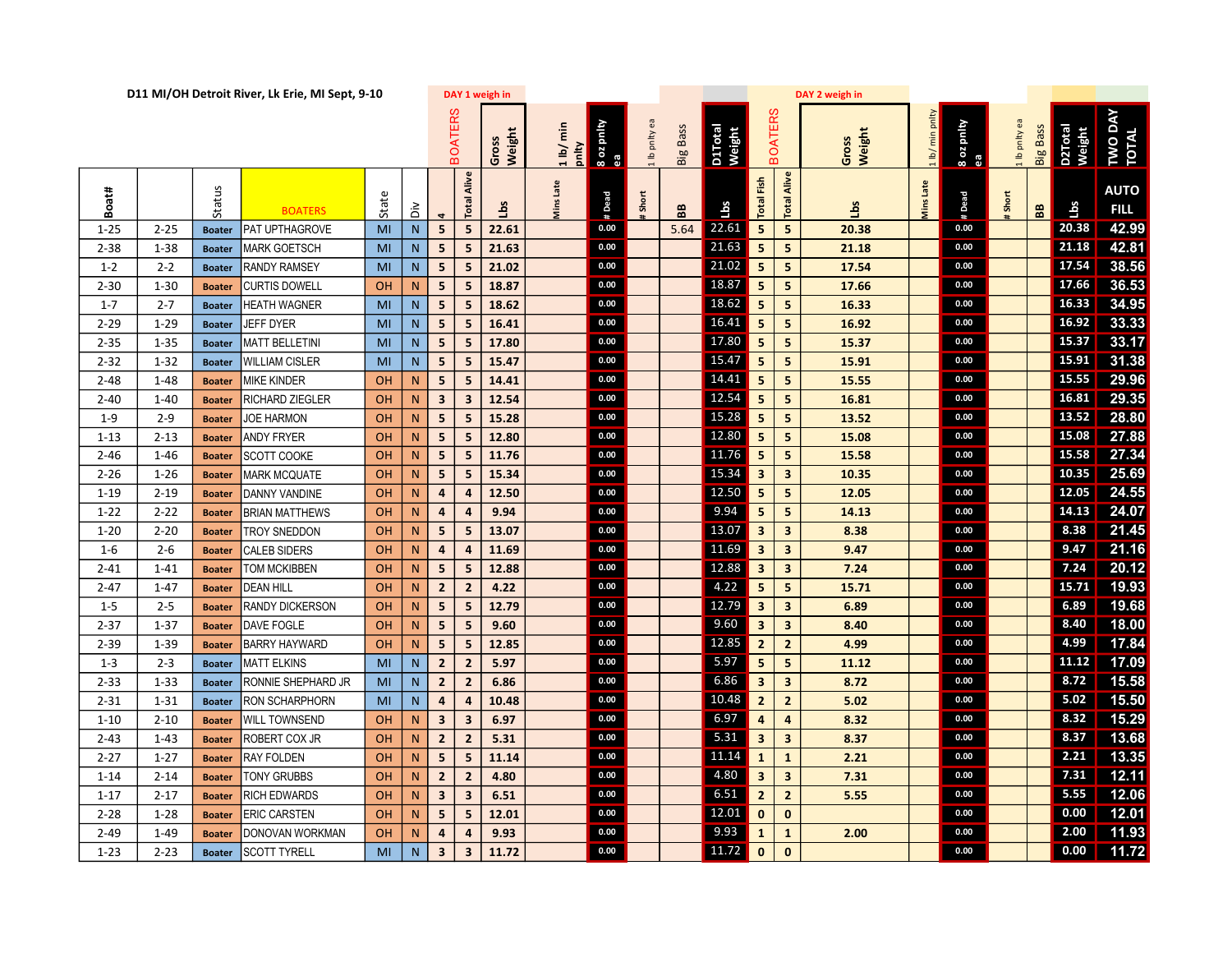| $1 - 1$  | $2 - 1$  | <b>Boater</b> | PHIL JONES             | OH        | N  | 4              | 4              | 9.63  | 0.00 |  | 9.63  |                |                | 1.95 | 0.00 | 1.95 | 11.58  |
|----------|----------|---------------|------------------------|-----------|----|----------------|----------------|-------|------|--|-------|----------------|----------------|------|------|------|--------|
| $1 - 4$  | $2 - 4$  | <b>Boater</b> | <b>GARY TIPPS</b>      | OH        | N. | 4              | $\overline{a}$ | 11.36 | 0.00 |  | 11.36 | $\mathbf{0}$   | $\bf{0}$       |      | 0.00 | 0.00 | 11.36  |
| $1 - 18$ | $2 - 18$ | <b>Boater</b> | <b>ROBERT DOUGHTY</b>  | <b>OH</b> | N. | $\mathbf{1}$   |                | 2.80  | 0.00 |  | 2.80  | 4              | 4              | 7.46 | 0.00 | 7.46 | 10.26  |
| $1 - 11$ | $2 - 11$ | <b>Boater</b> | <b>BRENT WEIMER</b>    | OH        | N. | 4              | 4              | 7.74  | 0.00 |  | 7.74  |                |                | 2.49 | 0.00 | 2.49 | 10.23  |
| $1 - 15$ | $2 - 15$ | <b>Boater</b> | MICHAEL MOORE          | OH        | N. | $\overline{2}$ | $\overline{2}$ | 4.96  | 0.00 |  | 4.96  |                |                | 2.64 | 0.00 | 2.64 | 7.60   |
| $1 - 16$ | $2 - 16$ | <b>Boater</b> | <b>LEDDIE FRYE</b>     | <b>OH</b> | N  |                |                | 1.81  | 0.00 |  | 1.81  | $\overline{2}$ | $\overline{2}$ | 5.44 | 0.00 | 5.44 | 7.25   |
| $2 - 45$ | $1 - 45$ | <b>Boater</b> | <b>GARY SOLOMON</b>    | MI        | N  | $\overline{2}$ | $\overline{2}$ | 5.66  | 0.00 |  | 5.66  | $\mathbf{0}$   | $\mathbf{0}$   |      | 0.00 | 0.00 | 5.66   |
| $2 - 42$ | $1 - 42$ | <b>Boater</b> | <b>MARK SPORCK</b>     | <b>OH</b> | N. | $\mathbf{1}$   |                | 3.89  | 0.00 |  | 3.89  | $\mathbf{0}$   | $\bf{0}$       |      | 0.00 | 0.00 | 3.89   |
| $1 - 21$ | $2 - 21$ | <b>Boater</b> | <b>RON GILLIS</b>      | <b>OH</b> | N. |                |                | 1.72  | 0.00 |  | 1.72  |                |                | 2.09 | 0.00 | 2.09 | $3.81$ |
| $2 - 50$ | $1 - 50$ | <b>Boater</b> | <b>RANDY DAVIS</b>     | OH        | N. | $\mathbf{0}$   | $\mathbf{0}$   |       | 0.00 |  | 0.00  |                |                | 3.09 | 0.00 | 3.09 | 3.09   |
| $2 - 44$ | $1 - 44$ | <b>Boater</b> | <b>GEORGE BILLOS</b>   | <b>OH</b> | N  |                |                | 2.50  | 0.00 |  | 2.50  | $\mathbf{0}$   | 0              |      | 0.00 | 0.00 | 2.50   |
| $1 - 8$  | $2 - 8$  | <b>Boater</b> | <b>DON CURRY</b>       | OH        | N  | $\mathbf{1}$   |                | 1.93  | 0.00 |  | 1.93  | $\mathbf{0}$   | $\bf{0}$       |      | 0.00 | 0.00 | 1.93   |
| $1 - 12$ | $2 - 12$ | <b>Boater</b> | <b>IROBERT FLOWERS</b> | OH        | N. | $\mathbf{0}$   | $\mathbf{0}$   |       | 0.00 |  | 0.00  | $\mathbf{0}$   | $\bf{0}$       |      | 0.00 | 0.00 | 0.00   |
| $2 - 34$ |          | <b>Boater</b> | <b>ITRAVIS LEWIS</b>   | OH        | N. | $\mathbf{0}$   | $\mathbf{0}$   |       | 0.00 |  | 0.00  |                |                |      | 0.00 | 0.00 | 0.00   |
| $2 - 36$ | $1 - 36$ | <b>Boater</b> | <b>BOYD DOWELL</b>     | <b>OH</b> | N. | $\mathbf{0}$   | $\mathbf{0}$   |       | 0.00 |  | 0.00  | $\mathbf{0}$   | $\mathbf{0}$   |      | 0.00 | 0.00 | 0.00   |

|          |               | <b>Ranger Cup Winner:</b> |    |    |  |       |                   |  |  |        |  |  |
|----------|---------------|---------------------------|----|----|--|-------|-------------------|--|--|--------|--|--|
|          |               | <b>STATE PRIDE</b>        |    |    |  |       |                   |  |  |        |  |  |
|          |               | TOP 4 each state          |    |    |  | Total | <b>TEAM TOTAL</b> |  |  |        |  |  |
| $1 - 2$  | <b>Boater</b> | <b>RANDY RAMSEY</b>       | MI | N. |  | 38.56 |                   |  |  |        |  |  |
| $2 - 38$ | <b>Boater</b> | <b>MARK GOETSCH</b>       | MI | N. |  | 42.81 |                   |  |  |        |  |  |
| $1 - 7$  | <b>Boater</b> | <b>HEATH WAGNER</b>       | MI | N. |  | 34.95 |                   |  |  |        |  |  |
| $1 - 25$ | <b>Boater</b> | <b>PAT UPTHAGROVE</b>     | MI | N. |  | 42.99 |                   |  |  | 159.31 |  |  |
| $2 - 26$ | <b>Boater</b> | <b>MARK MCQUATE</b>       | OH | N. |  | 25.69 |                   |  |  |        |  |  |
| $2 - 46$ | <b>Boater</b> | <b>SCOTT COOKE</b>        | OH | N. |  | 27.34 |                   |  |  |        |  |  |
| $1 - 20$ | <b>Boater</b> | <b>TROY SNEDDON</b>       | OH | N. |  | 21.45 |                   |  |  |        |  |  |
| $1 - 13$ | <b>Boater</b> | <b>ANDY FRYER</b>         | OH | N. |  | 27.88 |                   |  |  | 102.36 |  |  |
|          |               |                           |    |    |  |       |                   |  |  |        |  |  |
|          |               |                           |    |    |  |       |                   |  |  |        |  |  |

| 159.31 89.79 |  | 249.10 |
|--------------|--|--------|
|              |  |        |
|              |  |        |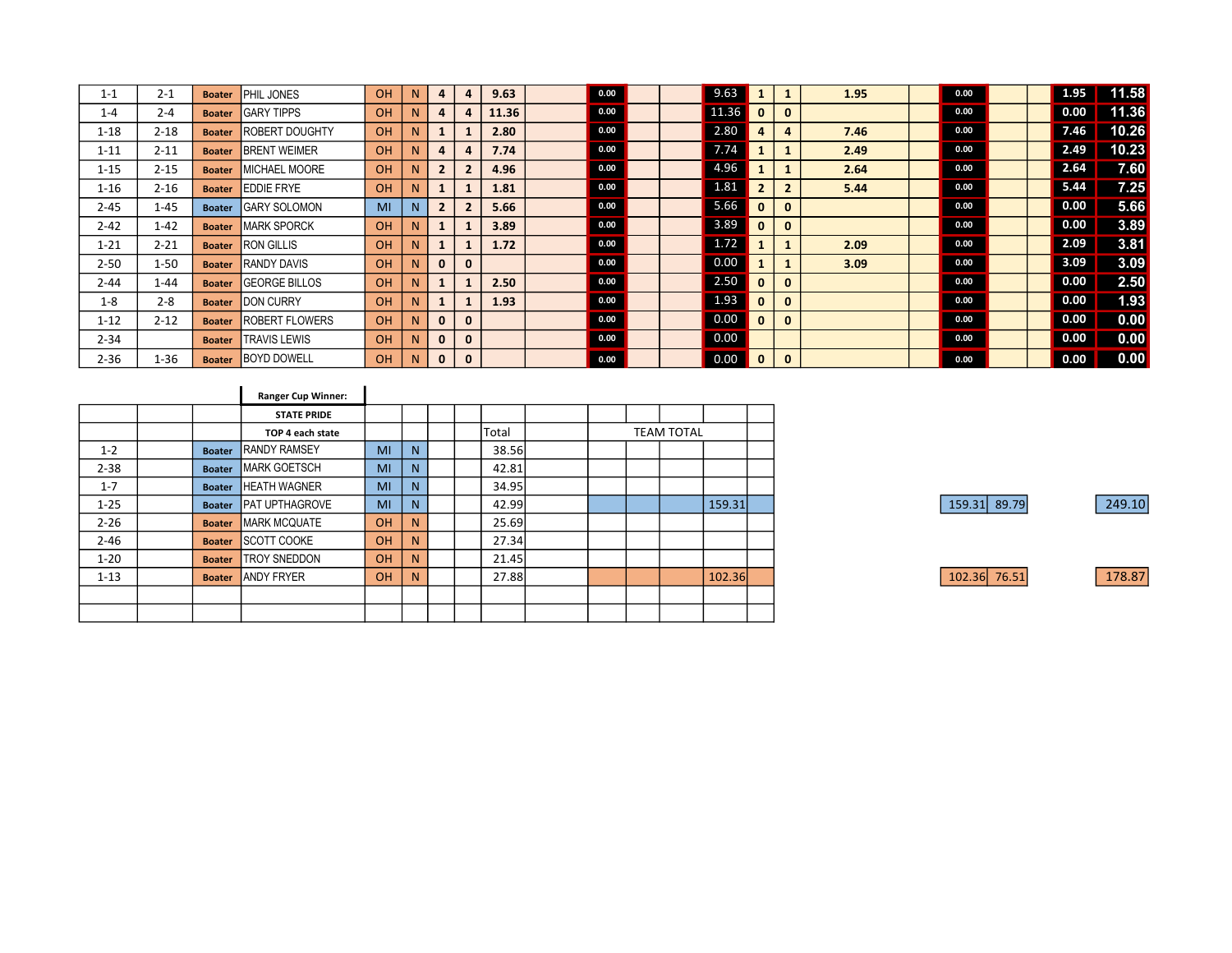| pnity ea<br>pnity ea<br><b>D2Total Weight</b><br>Weight<br>Gross Weight<br>Co-Anglers<br>Co-Anglers<br>TWO DAY<br>TOTAL<br>lb/ min pnlty<br>min pnlty<br>Ib pnity ea<br>Ib pnlty ea<br>D1 Total<br>Weight<br><b>Big Bass</b><br><b>Big Bass</b><br>8 oz<br>8 oz<br>Gross<br>1 lb/<br><b>Tot</b><br>$ $ Tot<br>Tot  al<br>Tot<br>al<br>al<br>Aliv<br>#<br>Aliv<br>Mins<br>#<br><b>AUTO</b><br>#<br>al<br>Lbs<br><b>FILL</b><br><b>BB</b><br>Lbs<br>Fish  <br>Lbs<br>Short BB<br>State Div Fish e<br>Lbs<br>Mins Late<br>Dead<br>Short<br>e<br>Late # Dead<br>D2Boat# Status<br><b>CO-ANGLERS</b><br>D1 Boat#<br>30.56<br>CoAngler JOSH KOLODZAIKE<br>0.00<br>15.23<br>5<br>0.00<br>15.33<br>5<br>5<br>15.23<br>5<br>15.33<br>$2 - 42$<br>$1 - 17$<br>MI<br>N<br>29.04<br><b>JAMES KAIN</b><br>5<br>0.00<br>14.32<br>$\overline{4}$<br>14.72<br>5<br>14.32<br>$\overline{4}$<br>14.72<br>0.00<br>$1 - 10$<br>$2 - 11$<br><b>OH</b><br>N<br><b>CoAngler</b><br>28.56<br>5<br>0.00<br>17.06<br>5<br>0.50<br>11.50<br>$2 - 14$<br><b>OH</b><br>N<br>17.06<br>12.00<br>$1 - 7$<br>TOM MCCLINTIC<br>5<br>$\overline{4}$<br><b>CoAngler</b><br>14.77 27.39<br>5<br>ROBERT COX SR<br>0.00<br>12.62<br>5<br>0.00<br>$1 - 6$<br>$2 - 3$<br><b>OH</b><br>N<br>$\overline{4}$<br>12.62<br>14.77<br>$\overline{4}$<br><b>CoAngler</b><br>HUNTER SCHARPHORN<br>22.08<br>0.00<br>5<br>5<br>$\overline{\mathbf{3}}$<br>$\overline{3}$<br>8.20<br>13.88<br>0.00<br>13.88<br>$1-9$<br>$2 - 12$<br>MI<br>N<br>8.20<br><b>CoAngler</b><br>$5 \mid$<br>21.17<br>0.00<br>5<br>0.00<br>8.48<br>8.48<br>12.69<br>$2 - 49$<br>$1 - 27$<br><b>CoAngler BRIAN DULL</b><br>$\overline{4}$<br>$\overline{4}$<br>12.69<br><b>OH</b><br>N<br>14.17 20.96<br>0.00<br>6.79<br>5 <sub>1</sub><br>$2 - 7$<br><b>CoAngler LANCE WARGO</b><br>$\overline{3}$<br>$\overline{3}$<br>6.79<br>5<br>14.17<br>0.00<br>$1 - 17$<br><b>OH</b><br>N<br>20.83<br>$\overline{3}$<br>$\overline{4}$<br><b>FRED REDFERN</b><br>OH<br>$\mathsf{N}$<br>11.96<br>0.00<br>11.96<br>$\overline{4}$<br>8.87<br>0.00<br>8.87<br>$2 - 40$<br>$1 - 31$<br>$\overline{3}$<br><b>CoAngler</b><br>20.52<br>5<br>0.00<br>14.52<br>$\overline{3}$<br>6.00<br>$1 - 46$<br>OH<br>N<br>14.52<br>$\overline{3}$<br>0.00<br>$2 - 36$<br><b>CoAngler BILL THOMAS</b><br>5<br>6.00<br>0.00<br>20.17<br>10.84<br>$\overline{4}$<br>0.00<br>9.33<br>$2 - 41$<br>$1 - 39$<br><b>TOMMY ROBINSON</b><br>MI<br>N<br>10.84<br>9.33<br>$\overline{4}$<br>$\overline{4}$<br>CoAngler<br>$\overline{4}$<br>19.89<br>0.00<br>12.28<br>$\overline{3}$<br>0.00<br>7.61<br>$1 - 3$<br>$2 - 18$<br><b>JAMIE HARRIS</b><br><b>OH</b><br>$\overline{4}$<br>12.28<br>$\overline{3}$<br>7.61<br>$\mathsf{N}$<br><b>CoAngler</b><br>$\overline{4}$<br>$2^{\circ}$<br>19.77<br><b>CoAngler</b> TODD FARQUHAR<br>0.00<br>16.34<br>0.00<br>3.43<br>$2 - 29$<br>$1 - 45$<br>16.34<br>$\overline{2}$<br>3.43<br><b>OH</b><br>N<br>$\overline{4}$<br>$\overline{4}$<br>DICK (RICHARD)<br>18.26<br>$2 - 37$<br>$1 - 48$<br>OH<br>5<br>3<br>13.86<br>1.00<br>12.86<br>$\overline{2}$<br>$\overline{2}$<br>5.40<br>0.00<br>5.40<br>N<br><b>CoAngler BOWMAN</b><br>17.99<br>$\overline{3}$<br>9.34<br>CoAngler KENDRA MUELLER<br>N<br>0.00<br>8.65<br>$\overline{4}$<br>$\overline{4}$<br>0.00<br>$2 - 46$<br>$1 - 47$<br>MI<br>$\overline{3}$<br>8.65<br>9.34<br>0.00<br>13.90<br>17.75<br>CoAngler JACK CAHN<br>$\mathbf{1}$<br>3.85<br>3.85<br>$\overline{4}$<br>0.00<br>$2 - 30$<br>$1 - 26$<br>MI<br>N<br>$\overline{4}$<br>13.90<br>$\mathbf{1}$<br>17.68<br>0.00<br>$\overline{3}$<br>10.86<br>6.82<br>0.00<br>6.82<br>$1 - 23$<br>$2 - 22$<br><b>DARREN BALDOGO</b><br><b>OH</b><br>$\overline{3}$<br>10.86<br>$\overline{4}$<br><b>CoAngler</b><br>N.<br>$\overline{4}$<br>5 <sup>5</sup><br>17.06<br>$\overline{2}$<br>0.00<br>4.78<br>5<br>0.00<br>$2 - 38$<br>CoAngler AB REED<br>OH<br>$\mathsf{N}$<br>$\overline{2}$<br>4.78<br>12.28<br>12.28<br>$1 - 49$<br>5 <sup>1</sup><br>16.98<br>0.00<br>4.15<br>5<br>0.00<br>12.83<br>$1 - 18$<br>$2 - 4$<br>CoAngler MATTHEW DAVIS<br>N<br>$\mathbf{1}$<br>4.15<br>12.83<br>MI<br>1<br>16.29<br>0.00<br>$2 - 32$<br>$1 - 32$<br>$\overline{2}$<br>$\overline{2}$<br>4.99<br>4.99<br>$\overline{4}$<br>11.30<br>0.00<br>11.30<br><b>CHRIS LANGENFELD</b><br><b>OH</b><br>N.<br>$\overline{4}$<br><b>CoAngler</b><br>15.91<br><b>ROB RYDER</b><br>$\overline{2}$<br>0.00<br>4.81<br>$\overline{4}$<br>0.00<br>11.10<br>$2 - 20$<br>MI<br>${\sf N}$<br>$\overline{2}$<br>4.81<br>$\overline{4}$<br>$1 - 15$<br>11.10<br><b>CoAngler</b><br>$\mathbf{3}$<br>7.72<br>15.45<br>$2 - 8$<br><b>MARK GRECO</b><br>$\overline{3}$<br>0.00<br>7.73<br>$\overline{3}$<br>7.72<br>0.00<br>$1 - 4$<br><b>OH</b><br>N<br>7.73<br>$\overline{\mathbf{3}}$<br><b>CoAngler</b><br>$\mathbf{0}$<br>15.45<br>$\mathbf 0$<br>0.00<br>$\overline{4}$<br>0.00<br>$2 - 26$<br>$1 - 30$<br><b>ROSS PARSONS</b><br>MI<br>N<br>0.00<br>$\overline{4}$<br>15.45<br>15.45<br><b>CoAngler</b><br>15.33<br>0.00<br>9.91<br>$2^{\circ}$<br>0.00<br>5.42<br>5<br>5<br>9.91<br>5.42<br>$2 - 27$<br>$1 - 35$<br>CoAngler KEN BAKE<br><b>OH</b><br>N<br>$\overline{2}$<br>2<br>15.19<br>$2 - 37$<br>$1 - 37$<br><b>CoAngler STEVEN WRIGHT</b><br>OH<br>8.94<br>0.00<br>8.94<br>6.25<br>0.00<br>6.25<br>N<br>$\overline{4}$<br>$\overline{4}$<br>$\overline{2}$<br>$\overline{2}$<br>$\overline{2}$<br>$\overline{4}$<br>14.96<br>$2 - 50$<br>MI<br>N<br>0.00<br>4.81<br>$\overline{4}$<br>10.15<br>0.00<br>$1 - 41$<br><b>NEIL HEISLER</b><br>4.81<br>10.15<br><b>CoAngler</b><br>$\overline{2}$<br>0.00<br>4.34<br>$\overline{3}$<br>$\overline{3}$<br>0.00<br>10.18<br>14.52<br>$2 - 31$<br>CoAngler LARRY SLACK<br>N<br>$\overline{2}$<br>4.34<br>$1 - 36$<br><b>OH</b><br>10.18 |  | D11 MI/OH Detroit River, Lk Erie, MI Sept, 9-10 |  |  | DAY 1 weigh in |  |  | DA<br>Y 2<br>wei<br>gh<br>in. |  |  |  |  |  |
|---------------------------------------------------------------------------------------------------------------------------------------------------------------------------------------------------------------------------------------------------------------------------------------------------------------------------------------------------------------------------------------------------------------------------------------------------------------------------------------------------------------------------------------------------------------------------------------------------------------------------------------------------------------------------------------------------------------------------------------------------------------------------------------------------------------------------------------------------------------------------------------------------------------------------------------------------------------------------------------------------------------------------------------------------------------------------------------------------------------------------------------------------------------------------------------------------------------------------------------------------------------------------------------------------------------------------------------------------------------------------------------------------------------------------------------------------------------------------------------------------------------------------------------------------------------------------------------------------------------------------------------------------------------------------------------------------------------------------------------------------------------------------------------------------------------------------------------------------------------------------------------------------------------------------------------------------------------------------------------------------------------------------------------------------------------------------------------------------------------------------------------------------------------------------------------------------------------------------------------------------------------------------------------------------------------------------------------------------------------------------------------------------------------------------------------------------------------------------------------------------------------------------------------------------------------------------------------------------------------------------------------------------------------------------------------------------------------------------------------------------------------------------------------------------------------------------------------------------------------------------------------------------------------------------------------------------------------------------------------------------------------------------------------------------------------------------------------------------------------------------------------------------------------------------------------------------------------------------------------------------------------------------------------------------------------------------------------------------------------------------------------------------------------------------------------------------------------------------------------------------------------------------------------------------------------------------------------------------------------------------------------------------------------------------------------------------------------------------------------------------------------------------------------------------------------------------------------------------------------------------------------------------------------------------------------------------------------------------------------------------------------------------------------------------------------------------------------------------------------------------------------------------------------------------------------------------------------------------------------------------------------------------------------------------------------------------------------------------------------------------------------------------------------------------------------------------------------------------------------------------------------------------------------------------------------------------------------------------------------------------------------------------------------------------------------------------------------------------------------------------------------------------------------------------------------------------------------------------------------------------------------------------------------------------------------------------------------------------------------------------------------------------------------------------------------------------------------------------------------------------------------------------------------------------------------------------------------------------------------------------------------------------------------------------------------------------------------------------------------------------------------------------------------------------------------------------------------------------------------------------------------------------------------------------------------------------------------------------------------------------------------------------------------------------------------------------------------------------------------------------------------------------------------------------|--|-------------------------------------------------|--|--|----------------|--|--|-------------------------------|--|--|--|--|--|
|                                                                                                                                                                                                                                                                                                                                                                                                                                                                                                                                                                                                                                                                                                                                                                                                                                                                                                                                                                                                                                                                                                                                                                                                                                                                                                                                                                                                                                                                                                                                                                                                                                                                                                                                                                                                                                                                                                                                                                                                                                                                                                                                                                                                                                                                                                                                                                                                                                                                                                                                                                                                                                                                                                                                                                                                                                                                                                                                                                                                                                                                                                                                                                                                                                                                                                                                                                                                                                                                                                                                                                                                                                                                                                                                                                                                                                                                                                                                                                                                                                                                                                                                                                                                                                                                                                                                                                                                                                                                                                                                                                                                                                                                                                                                                                                                                                                                                                                                                                                                                                                                                                                                                                                                                                                                                                                                                                                                                                                                                                                                                                                                                                                                                                                                                                                                   |  |                                                 |  |  |                |  |  |                               |  |  |  |  |  |
|                                                                                                                                                                                                                                                                                                                                                                                                                                                                                                                                                                                                                                                                                                                                                                                                                                                                                                                                                                                                                                                                                                                                                                                                                                                                                                                                                                                                                                                                                                                                                                                                                                                                                                                                                                                                                                                                                                                                                                                                                                                                                                                                                                                                                                                                                                                                                                                                                                                                                                                                                                                                                                                                                                                                                                                                                                                                                                                                                                                                                                                                                                                                                                                                                                                                                                                                                                                                                                                                                                                                                                                                                                                                                                                                                                                                                                                                                                                                                                                                                                                                                                                                                                                                                                                                                                                                                                                                                                                                                                                                                                                                                                                                                                                                                                                                                                                                                                                                                                                                                                                                                                                                                                                                                                                                                                                                                                                                                                                                                                                                                                                                                                                                                                                                                                                                   |  |                                                 |  |  |                |  |  |                               |  |  |  |  |  |
|                                                                                                                                                                                                                                                                                                                                                                                                                                                                                                                                                                                                                                                                                                                                                                                                                                                                                                                                                                                                                                                                                                                                                                                                                                                                                                                                                                                                                                                                                                                                                                                                                                                                                                                                                                                                                                                                                                                                                                                                                                                                                                                                                                                                                                                                                                                                                                                                                                                                                                                                                                                                                                                                                                                                                                                                                                                                                                                                                                                                                                                                                                                                                                                                                                                                                                                                                                                                                                                                                                                                                                                                                                                                                                                                                                                                                                                                                                                                                                                                                                                                                                                                                                                                                                                                                                                                                                                                                                                                                                                                                                                                                                                                                                                                                                                                                                                                                                                                                                                                                                                                                                                                                                                                                                                                                                                                                                                                                                                                                                                                                                                                                                                                                                                                                                                                   |  |                                                 |  |  |                |  |  |                               |  |  |  |  |  |
|                                                                                                                                                                                                                                                                                                                                                                                                                                                                                                                                                                                                                                                                                                                                                                                                                                                                                                                                                                                                                                                                                                                                                                                                                                                                                                                                                                                                                                                                                                                                                                                                                                                                                                                                                                                                                                                                                                                                                                                                                                                                                                                                                                                                                                                                                                                                                                                                                                                                                                                                                                                                                                                                                                                                                                                                                                                                                                                                                                                                                                                                                                                                                                                                                                                                                                                                                                                                                                                                                                                                                                                                                                                                                                                                                                                                                                                                                                                                                                                                                                                                                                                                                                                                                                                                                                                                                                                                                                                                                                                                                                                                                                                                                                                                                                                                                                                                                                                                                                                                                                                                                                                                                                                                                                                                                                                                                                                                                                                                                                                                                                                                                                                                                                                                                                                                   |  |                                                 |  |  |                |  |  |                               |  |  |  |  |  |
|                                                                                                                                                                                                                                                                                                                                                                                                                                                                                                                                                                                                                                                                                                                                                                                                                                                                                                                                                                                                                                                                                                                                                                                                                                                                                                                                                                                                                                                                                                                                                                                                                                                                                                                                                                                                                                                                                                                                                                                                                                                                                                                                                                                                                                                                                                                                                                                                                                                                                                                                                                                                                                                                                                                                                                                                                                                                                                                                                                                                                                                                                                                                                                                                                                                                                                                                                                                                                                                                                                                                                                                                                                                                                                                                                                                                                                                                                                                                                                                                                                                                                                                                                                                                                                                                                                                                                                                                                                                                                                                                                                                                                                                                                                                                                                                                                                                                                                                                                                                                                                                                                                                                                                                                                                                                                                                                                                                                                                                                                                                                                                                                                                                                                                                                                                                                   |  |                                                 |  |  |                |  |  |                               |  |  |  |  |  |
|                                                                                                                                                                                                                                                                                                                                                                                                                                                                                                                                                                                                                                                                                                                                                                                                                                                                                                                                                                                                                                                                                                                                                                                                                                                                                                                                                                                                                                                                                                                                                                                                                                                                                                                                                                                                                                                                                                                                                                                                                                                                                                                                                                                                                                                                                                                                                                                                                                                                                                                                                                                                                                                                                                                                                                                                                                                                                                                                                                                                                                                                                                                                                                                                                                                                                                                                                                                                                                                                                                                                                                                                                                                                                                                                                                                                                                                                                                                                                                                                                                                                                                                                                                                                                                                                                                                                                                                                                                                                                                                                                                                                                                                                                                                                                                                                                                                                                                                                                                                                                                                                                                                                                                                                                                                                                                                                                                                                                                                                                                                                                                                                                                                                                                                                                                                                   |  |                                                 |  |  |                |  |  |                               |  |  |  |  |  |
|                                                                                                                                                                                                                                                                                                                                                                                                                                                                                                                                                                                                                                                                                                                                                                                                                                                                                                                                                                                                                                                                                                                                                                                                                                                                                                                                                                                                                                                                                                                                                                                                                                                                                                                                                                                                                                                                                                                                                                                                                                                                                                                                                                                                                                                                                                                                                                                                                                                                                                                                                                                                                                                                                                                                                                                                                                                                                                                                                                                                                                                                                                                                                                                                                                                                                                                                                                                                                                                                                                                                                                                                                                                                                                                                                                                                                                                                                                                                                                                                                                                                                                                                                                                                                                                                                                                                                                                                                                                                                                                                                                                                                                                                                                                                                                                                                                                                                                                                                                                                                                                                                                                                                                                                                                                                                                                                                                                                                                                                                                                                                                                                                                                                                                                                                                                                   |  |                                                 |  |  |                |  |  |                               |  |  |  |  |  |
|                                                                                                                                                                                                                                                                                                                                                                                                                                                                                                                                                                                                                                                                                                                                                                                                                                                                                                                                                                                                                                                                                                                                                                                                                                                                                                                                                                                                                                                                                                                                                                                                                                                                                                                                                                                                                                                                                                                                                                                                                                                                                                                                                                                                                                                                                                                                                                                                                                                                                                                                                                                                                                                                                                                                                                                                                                                                                                                                                                                                                                                                                                                                                                                                                                                                                                                                                                                                                                                                                                                                                                                                                                                                                                                                                                                                                                                                                                                                                                                                                                                                                                                                                                                                                                                                                                                                                                                                                                                                                                                                                                                                                                                                                                                                                                                                                                                                                                                                                                                                                                                                                                                                                                                                                                                                                                                                                                                                                                                                                                                                                                                                                                                                                                                                                                                                   |  |                                                 |  |  |                |  |  |                               |  |  |  |  |  |
|                                                                                                                                                                                                                                                                                                                                                                                                                                                                                                                                                                                                                                                                                                                                                                                                                                                                                                                                                                                                                                                                                                                                                                                                                                                                                                                                                                                                                                                                                                                                                                                                                                                                                                                                                                                                                                                                                                                                                                                                                                                                                                                                                                                                                                                                                                                                                                                                                                                                                                                                                                                                                                                                                                                                                                                                                                                                                                                                                                                                                                                                                                                                                                                                                                                                                                                                                                                                                                                                                                                                                                                                                                                                                                                                                                                                                                                                                                                                                                                                                                                                                                                                                                                                                                                                                                                                                                                                                                                                                                                                                                                                                                                                                                                                                                                                                                                                                                                                                                                                                                                                                                                                                                                                                                                                                                                                                                                                                                                                                                                                                                                                                                                                                                                                                                                                   |  |                                                 |  |  |                |  |  |                               |  |  |  |  |  |
|                                                                                                                                                                                                                                                                                                                                                                                                                                                                                                                                                                                                                                                                                                                                                                                                                                                                                                                                                                                                                                                                                                                                                                                                                                                                                                                                                                                                                                                                                                                                                                                                                                                                                                                                                                                                                                                                                                                                                                                                                                                                                                                                                                                                                                                                                                                                                                                                                                                                                                                                                                                                                                                                                                                                                                                                                                                                                                                                                                                                                                                                                                                                                                                                                                                                                                                                                                                                                                                                                                                                                                                                                                                                                                                                                                                                                                                                                                                                                                                                                                                                                                                                                                                                                                                                                                                                                                                                                                                                                                                                                                                                                                                                                                                                                                                                                                                                                                                                                                                                                                                                                                                                                                                                                                                                                                                                                                                                                                                                                                                                                                                                                                                                                                                                                                                                   |  |                                                 |  |  |                |  |  |                               |  |  |  |  |  |
|                                                                                                                                                                                                                                                                                                                                                                                                                                                                                                                                                                                                                                                                                                                                                                                                                                                                                                                                                                                                                                                                                                                                                                                                                                                                                                                                                                                                                                                                                                                                                                                                                                                                                                                                                                                                                                                                                                                                                                                                                                                                                                                                                                                                                                                                                                                                                                                                                                                                                                                                                                                                                                                                                                                                                                                                                                                                                                                                                                                                                                                                                                                                                                                                                                                                                                                                                                                                                                                                                                                                                                                                                                                                                                                                                                                                                                                                                                                                                                                                                                                                                                                                                                                                                                                                                                                                                                                                                                                                                                                                                                                                                                                                                                                                                                                                                                                                                                                                                                                                                                                                                                                                                                                                                                                                                                                                                                                                                                                                                                                                                                                                                                                                                                                                                                                                   |  |                                                 |  |  |                |  |  |                               |  |  |  |  |  |
|                                                                                                                                                                                                                                                                                                                                                                                                                                                                                                                                                                                                                                                                                                                                                                                                                                                                                                                                                                                                                                                                                                                                                                                                                                                                                                                                                                                                                                                                                                                                                                                                                                                                                                                                                                                                                                                                                                                                                                                                                                                                                                                                                                                                                                                                                                                                                                                                                                                                                                                                                                                                                                                                                                                                                                                                                                                                                                                                                                                                                                                                                                                                                                                                                                                                                                                                                                                                                                                                                                                                                                                                                                                                                                                                                                                                                                                                                                                                                                                                                                                                                                                                                                                                                                                                                                                                                                                                                                                                                                                                                                                                                                                                                                                                                                                                                                                                                                                                                                                                                                                                                                                                                                                                                                                                                                                                                                                                                                                                                                                                                                                                                                                                                                                                                                                                   |  |                                                 |  |  |                |  |  |                               |  |  |  |  |  |
|                                                                                                                                                                                                                                                                                                                                                                                                                                                                                                                                                                                                                                                                                                                                                                                                                                                                                                                                                                                                                                                                                                                                                                                                                                                                                                                                                                                                                                                                                                                                                                                                                                                                                                                                                                                                                                                                                                                                                                                                                                                                                                                                                                                                                                                                                                                                                                                                                                                                                                                                                                                                                                                                                                                                                                                                                                                                                                                                                                                                                                                                                                                                                                                                                                                                                                                                                                                                                                                                                                                                                                                                                                                                                                                                                                                                                                                                                                                                                                                                                                                                                                                                                                                                                                                                                                                                                                                                                                                                                                                                                                                                                                                                                                                                                                                                                                                                                                                                                                                                                                                                                                                                                                                                                                                                                                                                                                                                                                                                                                                                                                                                                                                                                                                                                                                                   |  |                                                 |  |  |                |  |  |                               |  |  |  |  |  |
|                                                                                                                                                                                                                                                                                                                                                                                                                                                                                                                                                                                                                                                                                                                                                                                                                                                                                                                                                                                                                                                                                                                                                                                                                                                                                                                                                                                                                                                                                                                                                                                                                                                                                                                                                                                                                                                                                                                                                                                                                                                                                                                                                                                                                                                                                                                                                                                                                                                                                                                                                                                                                                                                                                                                                                                                                                                                                                                                                                                                                                                                                                                                                                                                                                                                                                                                                                                                                                                                                                                                                                                                                                                                                                                                                                                                                                                                                                                                                                                                                                                                                                                                                                                                                                                                                                                                                                                                                                                                                                                                                                                                                                                                                                                                                                                                                                                                                                                                                                                                                                                                                                                                                                                                                                                                                                                                                                                                                                                                                                                                                                                                                                                                                                                                                                                                   |  |                                                 |  |  |                |  |  |                               |  |  |  |  |  |
|                                                                                                                                                                                                                                                                                                                                                                                                                                                                                                                                                                                                                                                                                                                                                                                                                                                                                                                                                                                                                                                                                                                                                                                                                                                                                                                                                                                                                                                                                                                                                                                                                                                                                                                                                                                                                                                                                                                                                                                                                                                                                                                                                                                                                                                                                                                                                                                                                                                                                                                                                                                                                                                                                                                                                                                                                                                                                                                                                                                                                                                                                                                                                                                                                                                                                                                                                                                                                                                                                                                                                                                                                                                                                                                                                                                                                                                                                                                                                                                                                                                                                                                                                                                                                                                                                                                                                                                                                                                                                                                                                                                                                                                                                                                                                                                                                                                                                                                                                                                                                                                                                                                                                                                                                                                                                                                                                                                                                                                                                                                                                                                                                                                                                                                                                                                                   |  |                                                 |  |  |                |  |  |                               |  |  |  |  |  |
|                                                                                                                                                                                                                                                                                                                                                                                                                                                                                                                                                                                                                                                                                                                                                                                                                                                                                                                                                                                                                                                                                                                                                                                                                                                                                                                                                                                                                                                                                                                                                                                                                                                                                                                                                                                                                                                                                                                                                                                                                                                                                                                                                                                                                                                                                                                                                                                                                                                                                                                                                                                                                                                                                                                                                                                                                                                                                                                                                                                                                                                                                                                                                                                                                                                                                                                                                                                                                                                                                                                                                                                                                                                                                                                                                                                                                                                                                                                                                                                                                                                                                                                                                                                                                                                                                                                                                                                                                                                                                                                                                                                                                                                                                                                                                                                                                                                                                                                                                                                                                                                                                                                                                                                                                                                                                                                                                                                                                                                                                                                                                                                                                                                                                                                                                                                                   |  |                                                 |  |  |                |  |  |                               |  |  |  |  |  |
|                                                                                                                                                                                                                                                                                                                                                                                                                                                                                                                                                                                                                                                                                                                                                                                                                                                                                                                                                                                                                                                                                                                                                                                                                                                                                                                                                                                                                                                                                                                                                                                                                                                                                                                                                                                                                                                                                                                                                                                                                                                                                                                                                                                                                                                                                                                                                                                                                                                                                                                                                                                                                                                                                                                                                                                                                                                                                                                                                                                                                                                                                                                                                                                                                                                                                                                                                                                                                                                                                                                                                                                                                                                                                                                                                                                                                                                                                                                                                                                                                                                                                                                                                                                                                                                                                                                                                                                                                                                                                                                                                                                                                                                                                                                                                                                                                                                                                                                                                                                                                                                                                                                                                                                                                                                                                                                                                                                                                                                                                                                                                                                                                                                                                                                                                                                                   |  |                                                 |  |  |                |  |  |                               |  |  |  |  |  |
|                                                                                                                                                                                                                                                                                                                                                                                                                                                                                                                                                                                                                                                                                                                                                                                                                                                                                                                                                                                                                                                                                                                                                                                                                                                                                                                                                                                                                                                                                                                                                                                                                                                                                                                                                                                                                                                                                                                                                                                                                                                                                                                                                                                                                                                                                                                                                                                                                                                                                                                                                                                                                                                                                                                                                                                                                                                                                                                                                                                                                                                                                                                                                                                                                                                                                                                                                                                                                                                                                                                                                                                                                                                                                                                                                                                                                                                                                                                                                                                                                                                                                                                                                                                                                                                                                                                                                                                                                                                                                                                                                                                                                                                                                                                                                                                                                                                                                                                                                                                                                                                                                                                                                                                                                                                                                                                                                                                                                                                                                                                                                                                                                                                                                                                                                                                                   |  |                                                 |  |  |                |  |  |                               |  |  |  |  |  |
|                                                                                                                                                                                                                                                                                                                                                                                                                                                                                                                                                                                                                                                                                                                                                                                                                                                                                                                                                                                                                                                                                                                                                                                                                                                                                                                                                                                                                                                                                                                                                                                                                                                                                                                                                                                                                                                                                                                                                                                                                                                                                                                                                                                                                                                                                                                                                                                                                                                                                                                                                                                                                                                                                                                                                                                                                                                                                                                                                                                                                                                                                                                                                                                                                                                                                                                                                                                                                                                                                                                                                                                                                                                                                                                                                                                                                                                                                                                                                                                                                                                                                                                                                                                                                                                                                                                                                                                                                                                                                                                                                                                                                                                                                                                                                                                                                                                                                                                                                                                                                                                                                                                                                                                                                                                                                                                                                                                                                                                                                                                                                                                                                                                                                                                                                                                                   |  |                                                 |  |  |                |  |  |                               |  |  |  |  |  |
|                                                                                                                                                                                                                                                                                                                                                                                                                                                                                                                                                                                                                                                                                                                                                                                                                                                                                                                                                                                                                                                                                                                                                                                                                                                                                                                                                                                                                                                                                                                                                                                                                                                                                                                                                                                                                                                                                                                                                                                                                                                                                                                                                                                                                                                                                                                                                                                                                                                                                                                                                                                                                                                                                                                                                                                                                                                                                                                                                                                                                                                                                                                                                                                                                                                                                                                                                                                                                                                                                                                                                                                                                                                                                                                                                                                                                                                                                                                                                                                                                                                                                                                                                                                                                                                                                                                                                                                                                                                                                                                                                                                                                                                                                                                                                                                                                                                                                                                                                                                                                                                                                                                                                                                                                                                                                                                                                                                                                                                                                                                                                                                                                                                                                                                                                                                                   |  |                                                 |  |  |                |  |  |                               |  |  |  |  |  |
|                                                                                                                                                                                                                                                                                                                                                                                                                                                                                                                                                                                                                                                                                                                                                                                                                                                                                                                                                                                                                                                                                                                                                                                                                                                                                                                                                                                                                                                                                                                                                                                                                                                                                                                                                                                                                                                                                                                                                                                                                                                                                                                                                                                                                                                                                                                                                                                                                                                                                                                                                                                                                                                                                                                                                                                                                                                                                                                                                                                                                                                                                                                                                                                                                                                                                                                                                                                                                                                                                                                                                                                                                                                                                                                                                                                                                                                                                                                                                                                                                                                                                                                                                                                                                                                                                                                                                                                                                                                                                                                                                                                                                                                                                                                                                                                                                                                                                                                                                                                                                                                                                                                                                                                                                                                                                                                                                                                                                                                                                                                                                                                                                                                                                                                                                                                                   |  |                                                 |  |  |                |  |  |                               |  |  |  |  |  |
|                                                                                                                                                                                                                                                                                                                                                                                                                                                                                                                                                                                                                                                                                                                                                                                                                                                                                                                                                                                                                                                                                                                                                                                                                                                                                                                                                                                                                                                                                                                                                                                                                                                                                                                                                                                                                                                                                                                                                                                                                                                                                                                                                                                                                                                                                                                                                                                                                                                                                                                                                                                                                                                                                                                                                                                                                                                                                                                                                                                                                                                                                                                                                                                                                                                                                                                                                                                                                                                                                                                                                                                                                                                                                                                                                                                                                                                                                                                                                                                                                                                                                                                                                                                                                                                                                                                                                                                                                                                                                                                                                                                                                                                                                                                                                                                                                                                                                                                                                                                                                                                                                                                                                                                                                                                                                                                                                                                                                                                                                                                                                                                                                                                                                                                                                                                                   |  |                                                 |  |  |                |  |  |                               |  |  |  |  |  |
|                                                                                                                                                                                                                                                                                                                                                                                                                                                                                                                                                                                                                                                                                                                                                                                                                                                                                                                                                                                                                                                                                                                                                                                                                                                                                                                                                                                                                                                                                                                                                                                                                                                                                                                                                                                                                                                                                                                                                                                                                                                                                                                                                                                                                                                                                                                                                                                                                                                                                                                                                                                                                                                                                                                                                                                                                                                                                                                                                                                                                                                                                                                                                                                                                                                                                                                                                                                                                                                                                                                                                                                                                                                                                                                                                                                                                                                                                                                                                                                                                                                                                                                                                                                                                                                                                                                                                                                                                                                                                                                                                                                                                                                                                                                                                                                                                                                                                                                                                                                                                                                                                                                                                                                                                                                                                                                                                                                                                                                                                                                                                                                                                                                                                                                                                                                                   |  |                                                 |  |  |                |  |  |                               |  |  |  |  |  |
|                                                                                                                                                                                                                                                                                                                                                                                                                                                                                                                                                                                                                                                                                                                                                                                                                                                                                                                                                                                                                                                                                                                                                                                                                                                                                                                                                                                                                                                                                                                                                                                                                                                                                                                                                                                                                                                                                                                                                                                                                                                                                                                                                                                                                                                                                                                                                                                                                                                                                                                                                                                                                                                                                                                                                                                                                                                                                                                                                                                                                                                                                                                                                                                                                                                                                                                                                                                                                                                                                                                                                                                                                                                                                                                                                                                                                                                                                                                                                                                                                                                                                                                                                                                                                                                                                                                                                                                                                                                                                                                                                                                                                                                                                                                                                                                                                                                                                                                                                                                                                                                                                                                                                                                                                                                                                                                                                                                                                                                                                                                                                                                                                                                                                                                                                                                                   |  |                                                 |  |  |                |  |  |                               |  |  |  |  |  |
|                                                                                                                                                                                                                                                                                                                                                                                                                                                                                                                                                                                                                                                                                                                                                                                                                                                                                                                                                                                                                                                                                                                                                                                                                                                                                                                                                                                                                                                                                                                                                                                                                                                                                                                                                                                                                                                                                                                                                                                                                                                                                                                                                                                                                                                                                                                                                                                                                                                                                                                                                                                                                                                                                                                                                                                                                                                                                                                                                                                                                                                                                                                                                                                                                                                                                                                                                                                                                                                                                                                                                                                                                                                                                                                                                                                                                                                                                                                                                                                                                                                                                                                                                                                                                                                                                                                                                                                                                                                                                                                                                                                                                                                                                                                                                                                                                                                                                                                                                                                                                                                                                                                                                                                                                                                                                                                                                                                                                                                                                                                                                                                                                                                                                                                                                                                                   |  |                                                 |  |  |                |  |  |                               |  |  |  |  |  |
|                                                                                                                                                                                                                                                                                                                                                                                                                                                                                                                                                                                                                                                                                                                                                                                                                                                                                                                                                                                                                                                                                                                                                                                                                                                                                                                                                                                                                                                                                                                                                                                                                                                                                                                                                                                                                                                                                                                                                                                                                                                                                                                                                                                                                                                                                                                                                                                                                                                                                                                                                                                                                                                                                                                                                                                                                                                                                                                                                                                                                                                                                                                                                                                                                                                                                                                                                                                                                                                                                                                                                                                                                                                                                                                                                                                                                                                                                                                                                                                                                                                                                                                                                                                                                                                                                                                                                                                                                                                                                                                                                                                                                                                                                                                                                                                                                                                                                                                                                                                                                                                                                                                                                                                                                                                                                                                                                                                                                                                                                                                                                                                                                                                                                                                                                                                                   |  |                                                 |  |  |                |  |  |                               |  |  |  |  |  |
|                                                                                                                                                                                                                                                                                                                                                                                                                                                                                                                                                                                                                                                                                                                                                                                                                                                                                                                                                                                                                                                                                                                                                                                                                                                                                                                                                                                                                                                                                                                                                                                                                                                                                                                                                                                                                                                                                                                                                                                                                                                                                                                                                                                                                                                                                                                                                                                                                                                                                                                                                                                                                                                                                                                                                                                                                                                                                                                                                                                                                                                                                                                                                                                                                                                                                                                                                                                                                                                                                                                                                                                                                                                                                                                                                                                                                                                                                                                                                                                                                                                                                                                                                                                                                                                                                                                                                                                                                                                                                                                                                                                                                                                                                                                                                                                                                                                                                                                                                                                                                                                                                                                                                                                                                                                                                                                                                                                                                                                                                                                                                                                                                                                                                                                                                                                                   |  |                                                 |  |  |                |  |  |                               |  |  |  |  |  |